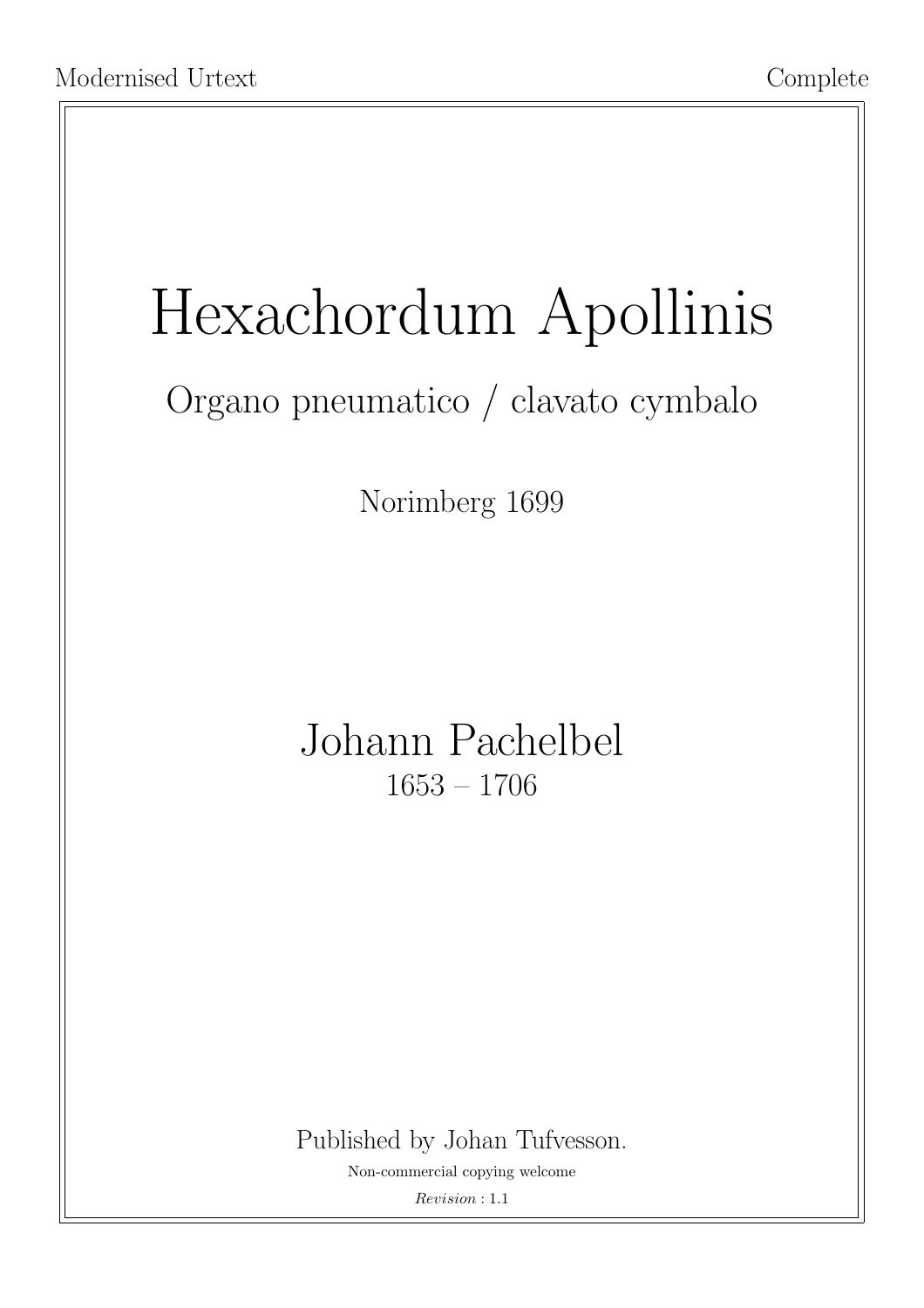## Aria Prima

Johann Pachelbel (1653-1706)











 c Johan Tufvesson Non-commercial copying welcome Revision : 1.18 http://www.lysator.liu.se/∼tuben/scores/phexap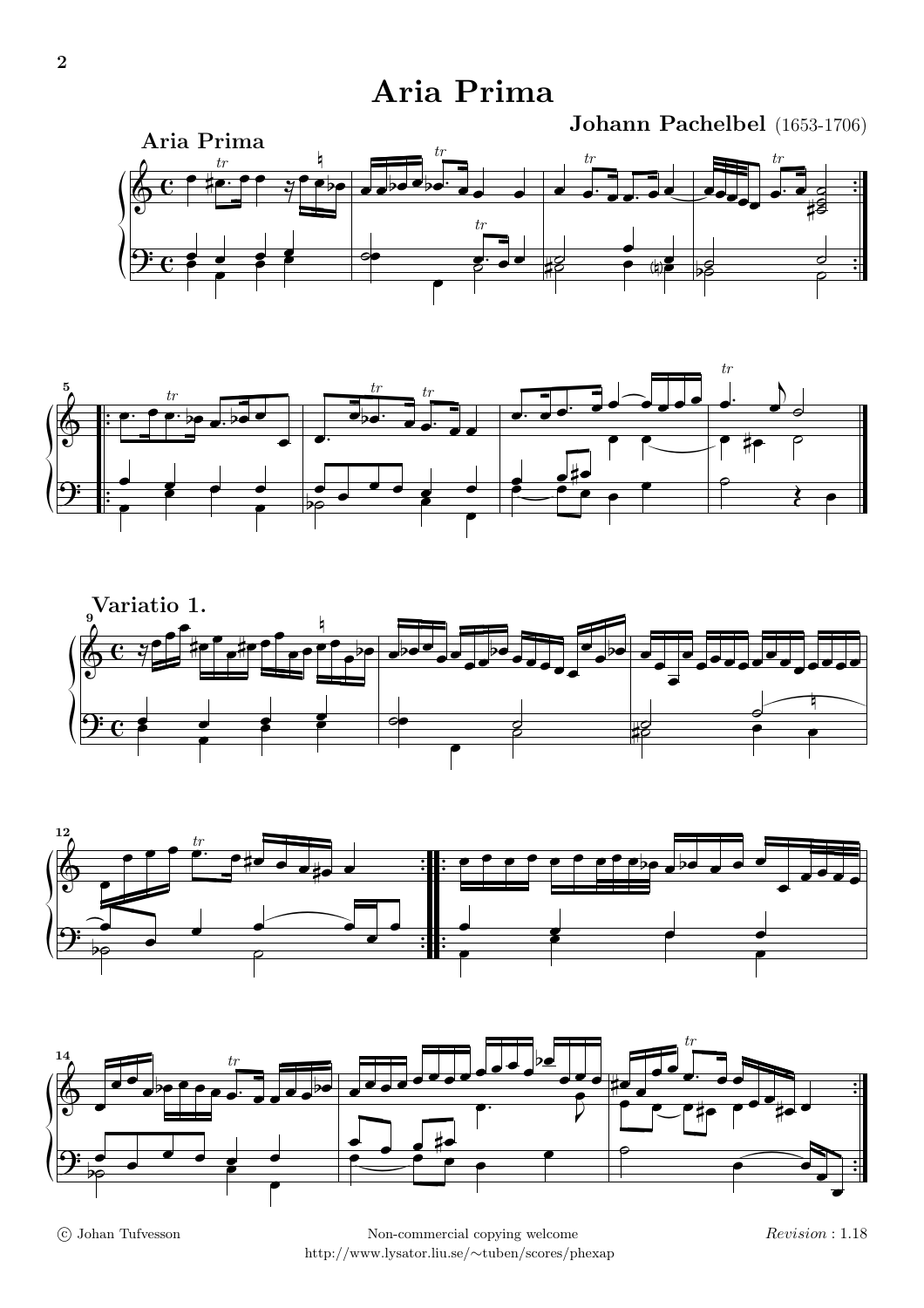$Hexachordum Apollinis - Aria Prima$  3 č 17  $\overline{\mathbf{p}}$  $\overline{\mathbb{A}}$  $\overline{\epsilon}$  $\overline{\epsilon}$ **∽∸**  $\overline{\phantom{a}}$  $\sharp$ ˇˇ ˇ ˇ ÃÃÃÃ ˇˇ ˇˇˇˇ ˇˇˇ Variatio 2. ˇ ˇ ˇ ˇ  $\bullet$   $\qquad$   $\qquad$   $\qquad$   $\qquad$   $\qquad$   $\qquad$   $\qquad$   $\qquad$   $\qquad$   $\qquad$   $\qquad$   $\qquad$   $\qquad$   $\qquad$   $\qquad$   $\qquad$   $\qquad$   $\qquad$   $\qquad$   $\qquad$   $\qquad$   $\qquad$   $\qquad$   $\qquad$   $\qquad$   $\qquad$   $\qquad$   $\qquad$   $\qquad$   $\qquad$   $\qquad$   $\qquad$   $\qquad$   $\qquad$   $\qquad$   $\qquad$   $\overline{a}$ ˇ ˇ ˇˇ  $\overline{\phantom{a}}$ ˇˇˇˇ  $\overline{\phantom{a}}$ ŔŔ ˇˇ ˇ  $\frac{1}{2}$ ÏÏÏÏ ˇ ?  $\overline{\cdot}$  $\rightarrow$  $\overline{\ }$  $\circ$   $\bullet$   $\circ$ ⊥<br>⊄∞°°°¢≠ ˇˇˇˇ ˇ ˇ ˇ ^ ˇˇˇˇ **;**<br>⊝ ˇ ˇ  $\overline{\phantom{a}}$   $\overline{\phantom{a}}$   $\overline{\phantom{a}}$  $\overline{\phantom{a}}$ 











 c Johan Tufvesson Non-commercial copying welcome Revision : 1.18 http://www.lysator.liu.se/∼tuben/scores/phexap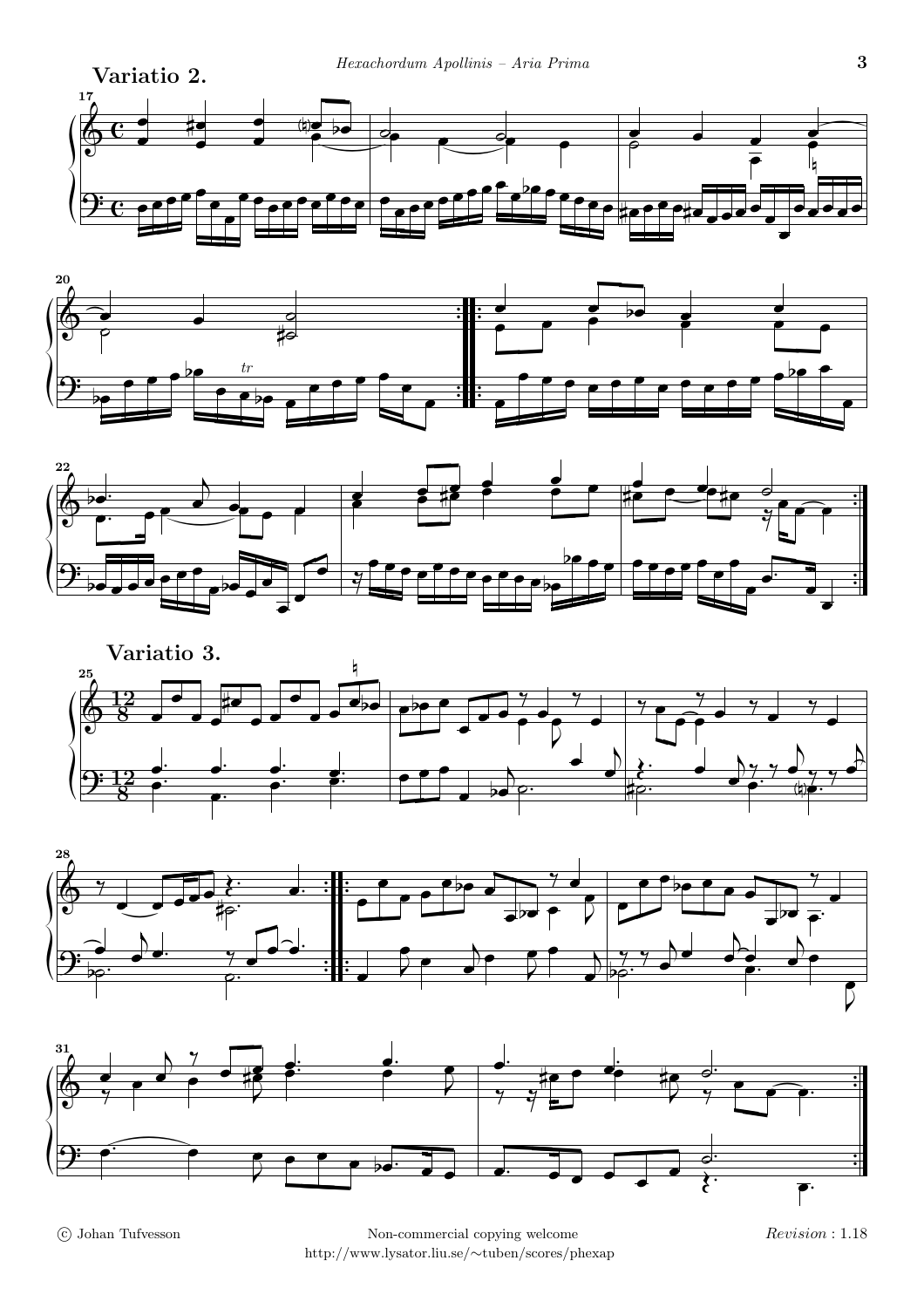











 $\odot$  Johan Tufvesson Non-commercial copying welcome Revision : 1.18 http://www.lysator.liu.se/∼tuben/scores/phexap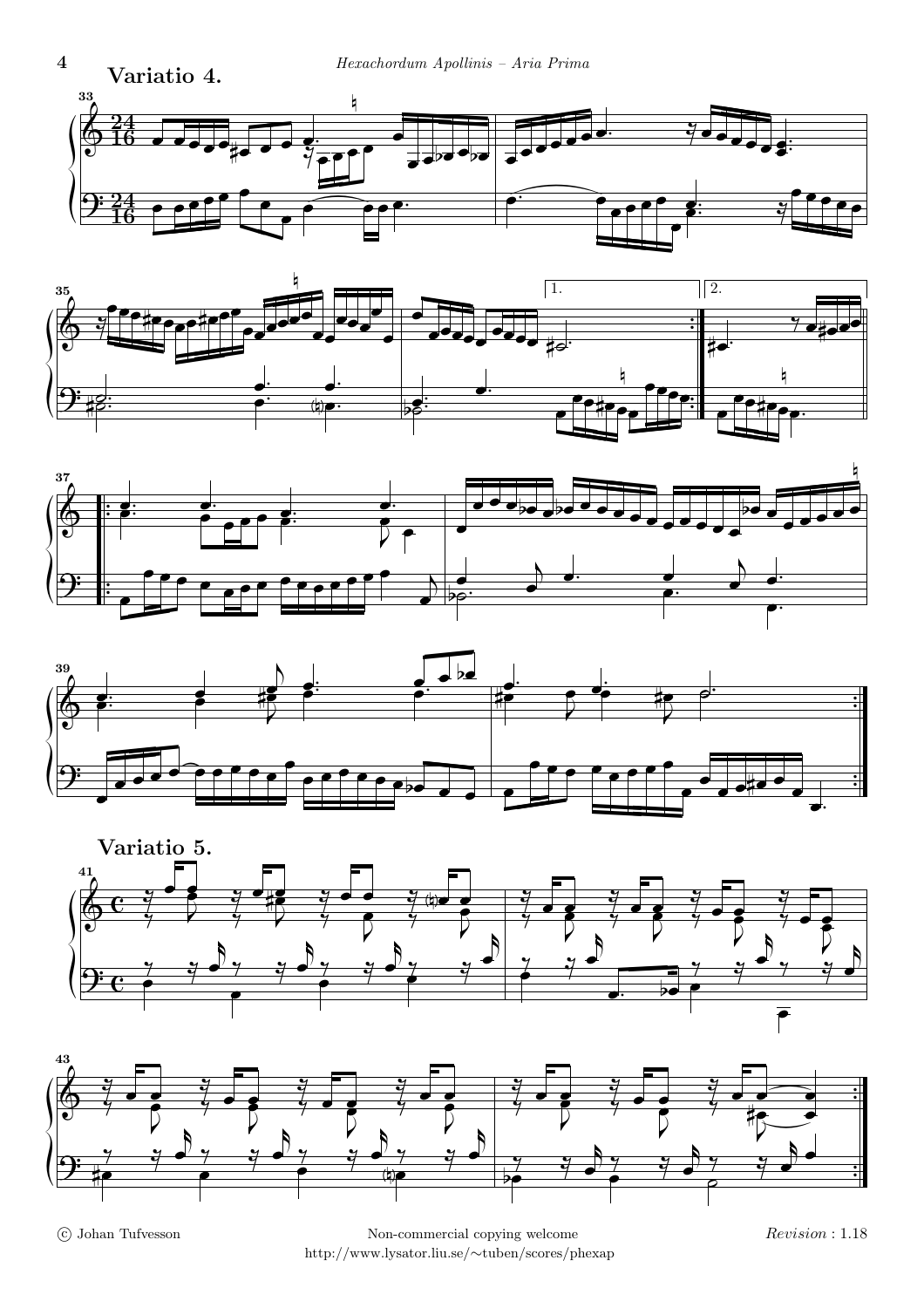









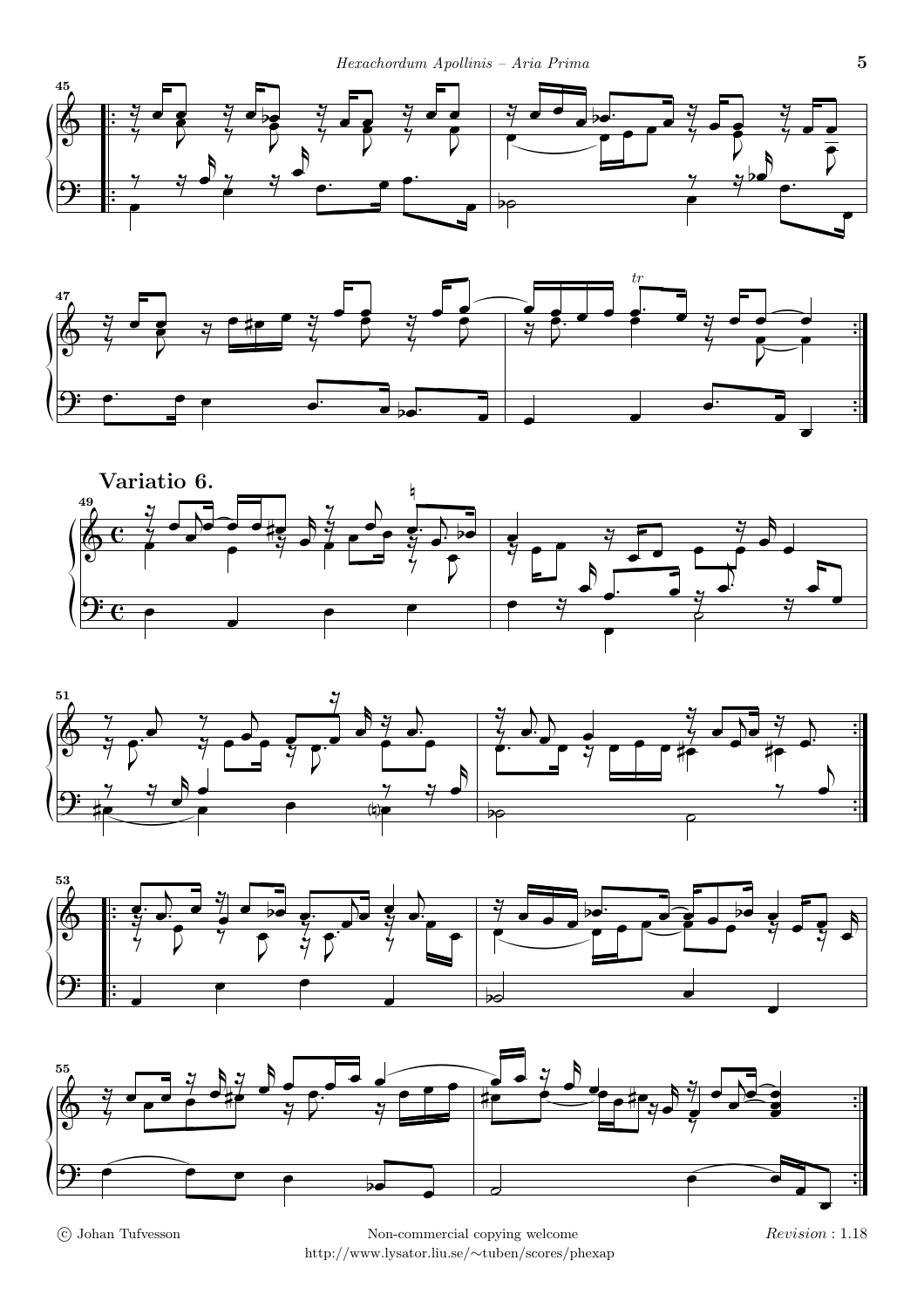











 c Johan Tufvesson Non-commercial copying welcome Revision : 1.9 http://www.lysator.liu.se/∼tuben/scores/phexap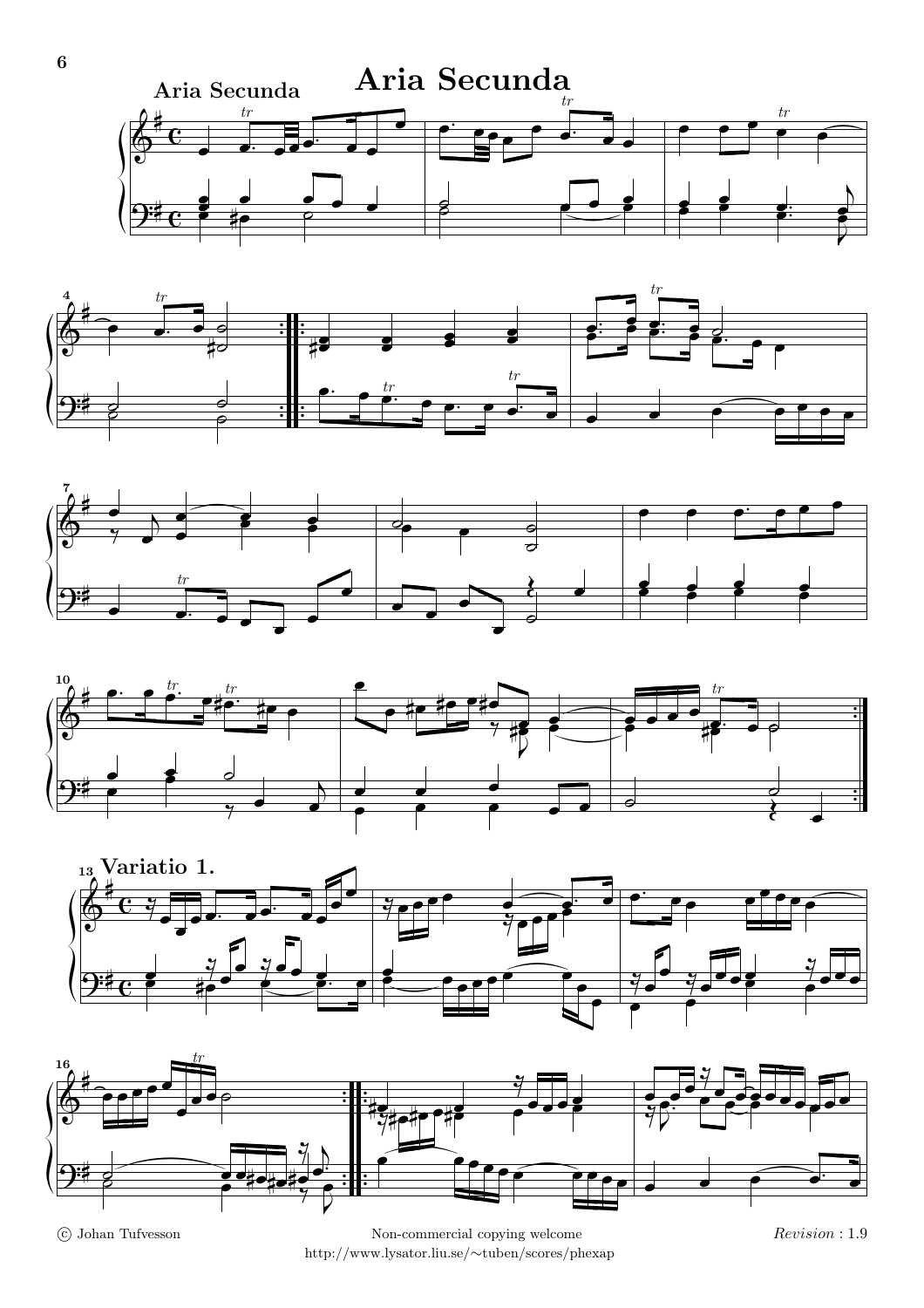











 c Johan Tufvesson Non-commercial copying welcome Revision : 1.9 http://www.lysator.liu.se/∼tuben/scores/phexap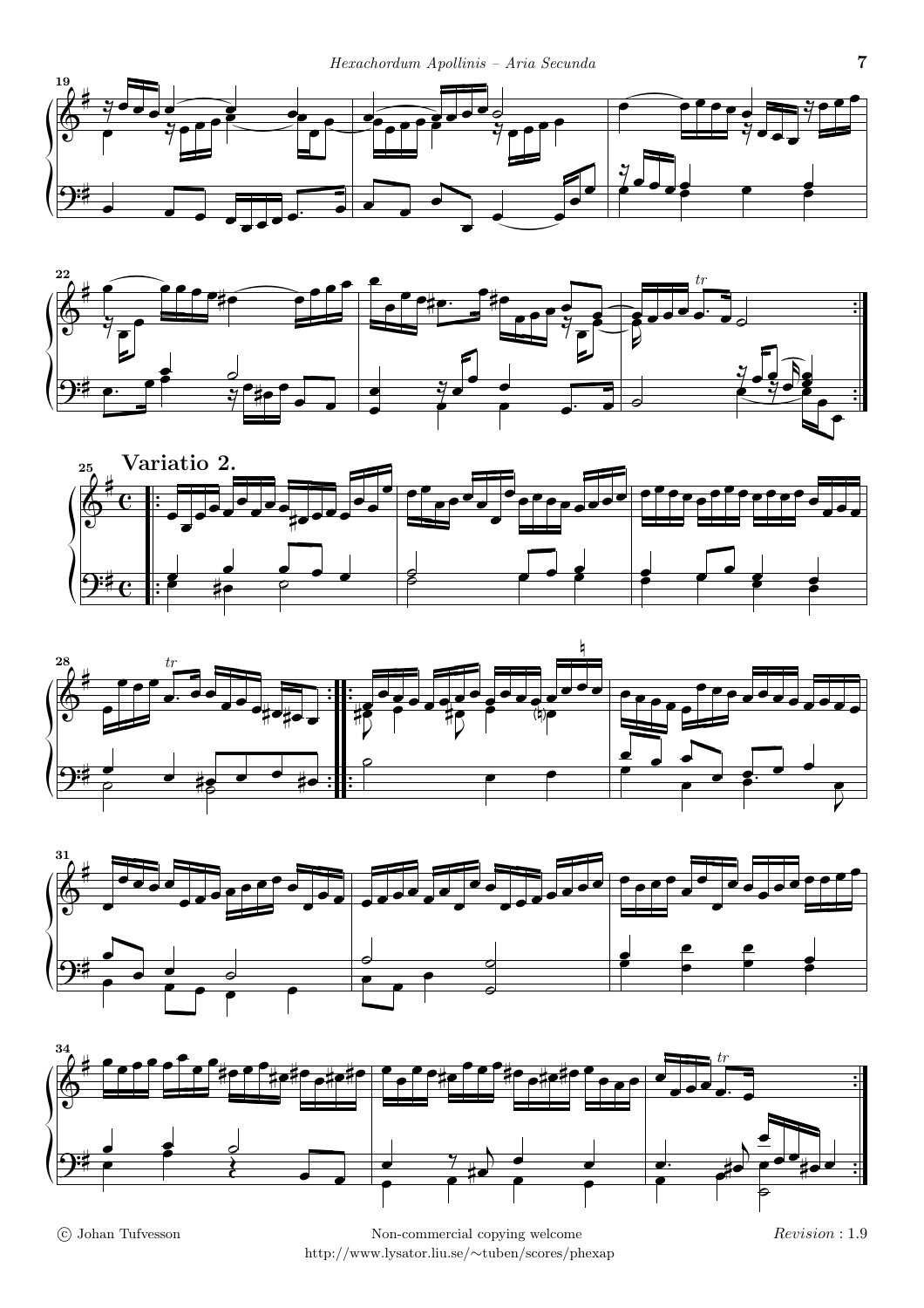











 c Johan Tufvesson Non-commercial copying welcome Revision : 1.9 http://www.lysator.liu.se/∼tuben/scores/phexap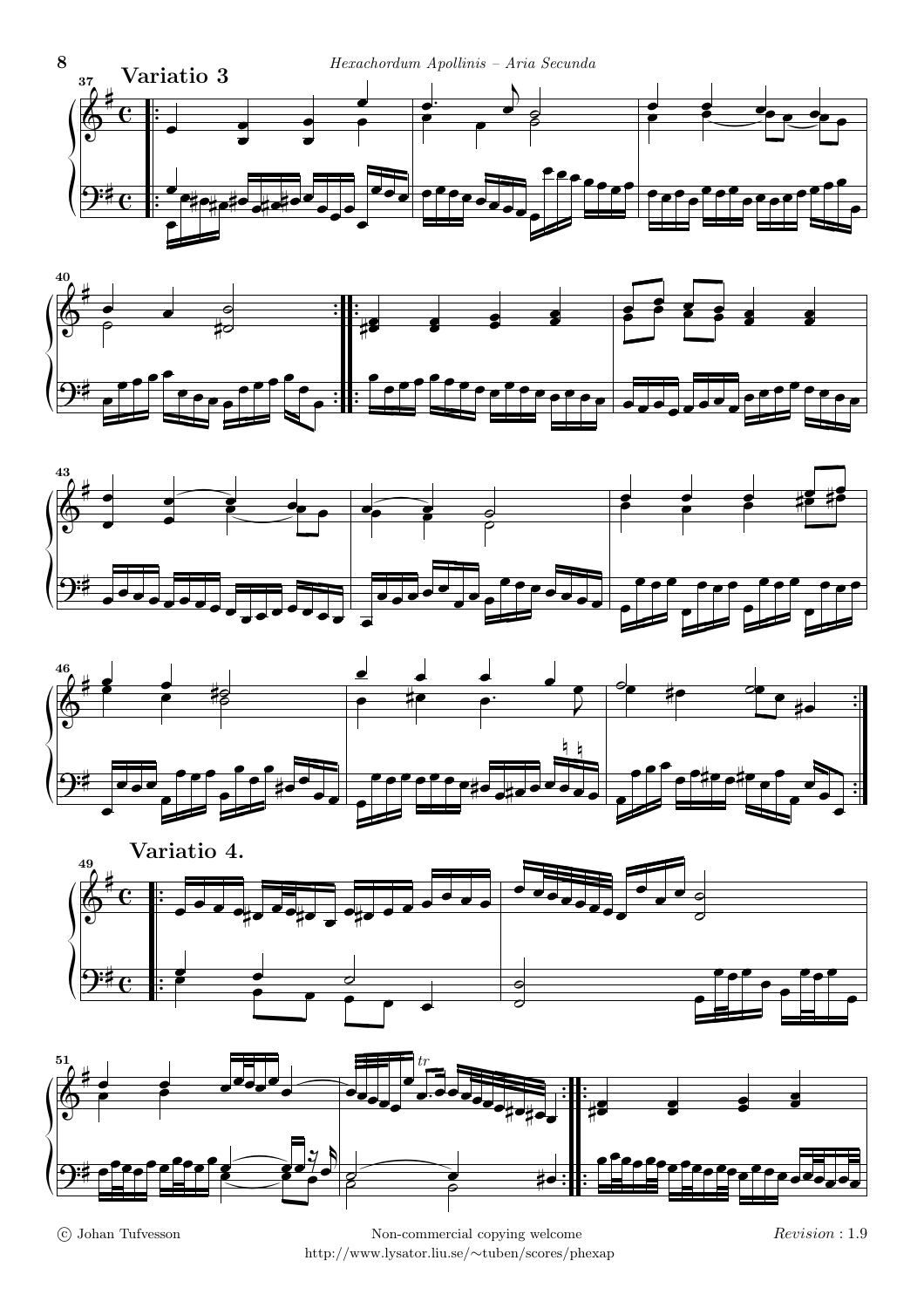Hexachordum Apollinis – Aria Secunda 9













 c Johan Tufvesson Non-commercial copying welcome Revision : 1.9 http://www.lysator.liu.se/∼tuben/scores/phexap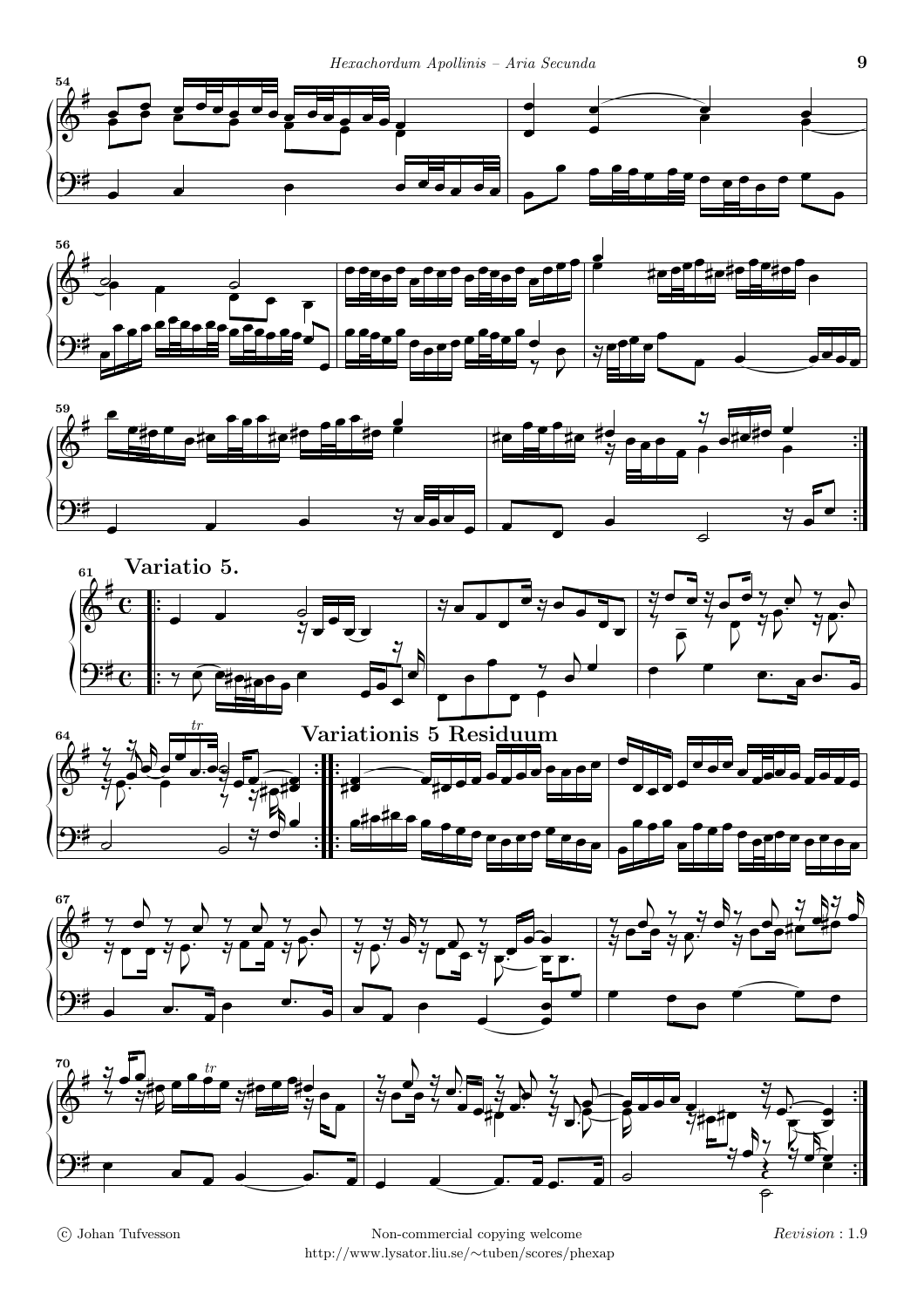











 c Johan Tufvesson Non-commercial copying welcome Revision : 1.8 http://www.lysator.liu.se/∼tuben/scores/phexap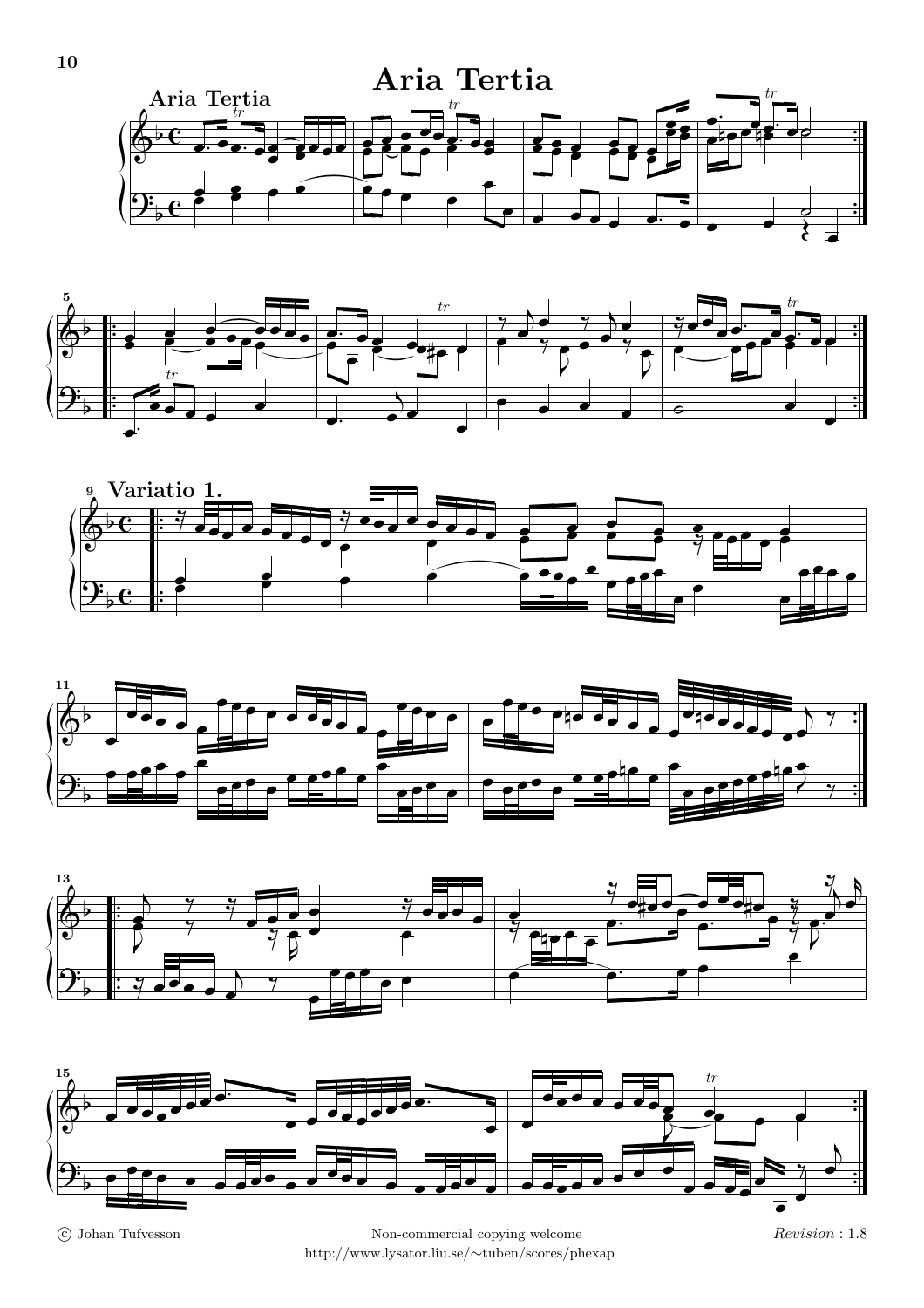











 c Johan Tufvesson Non-commercial copying welcome Revision : 1.8 http://www.lysator.liu.se/∼tuben/scores/phexap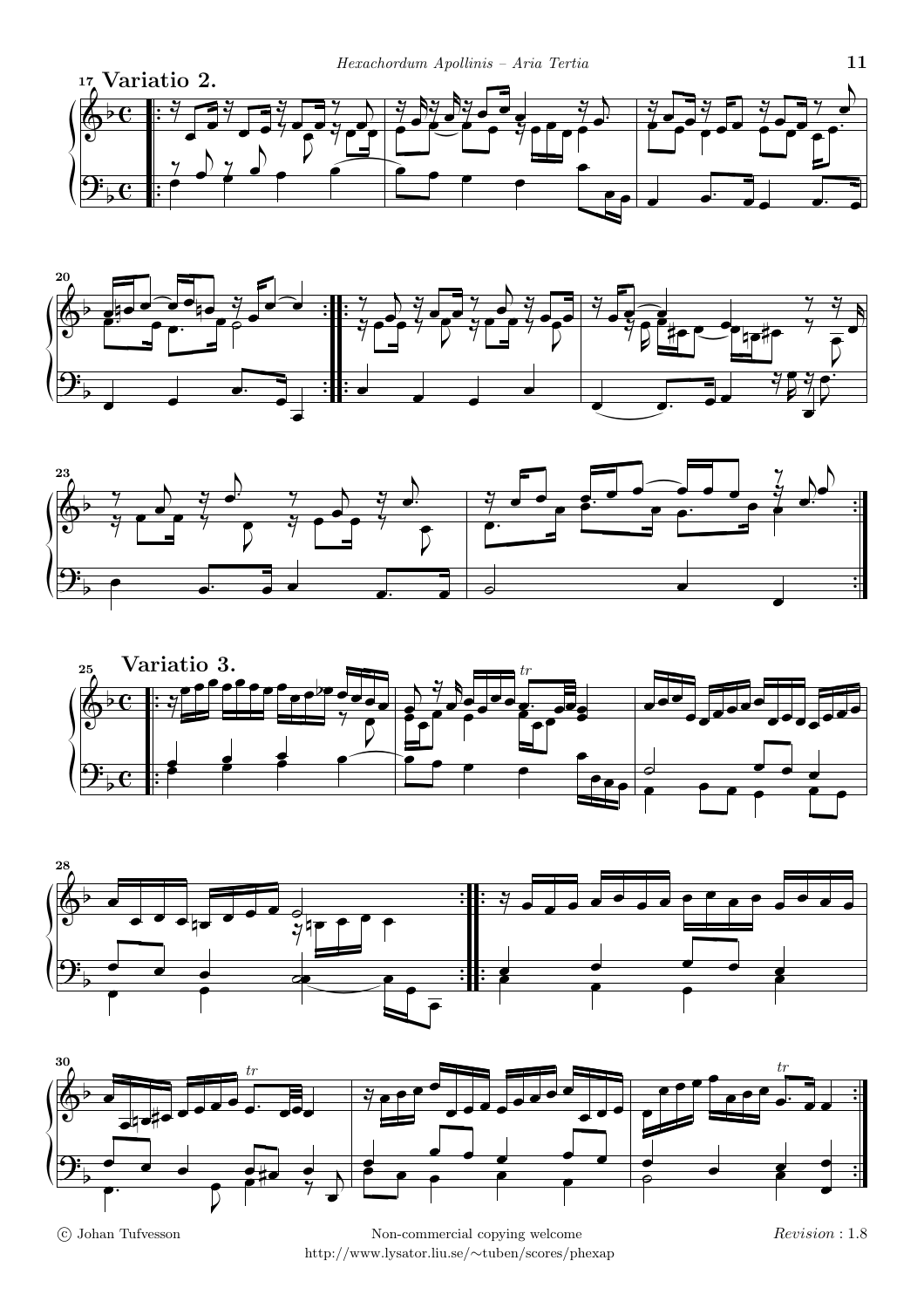









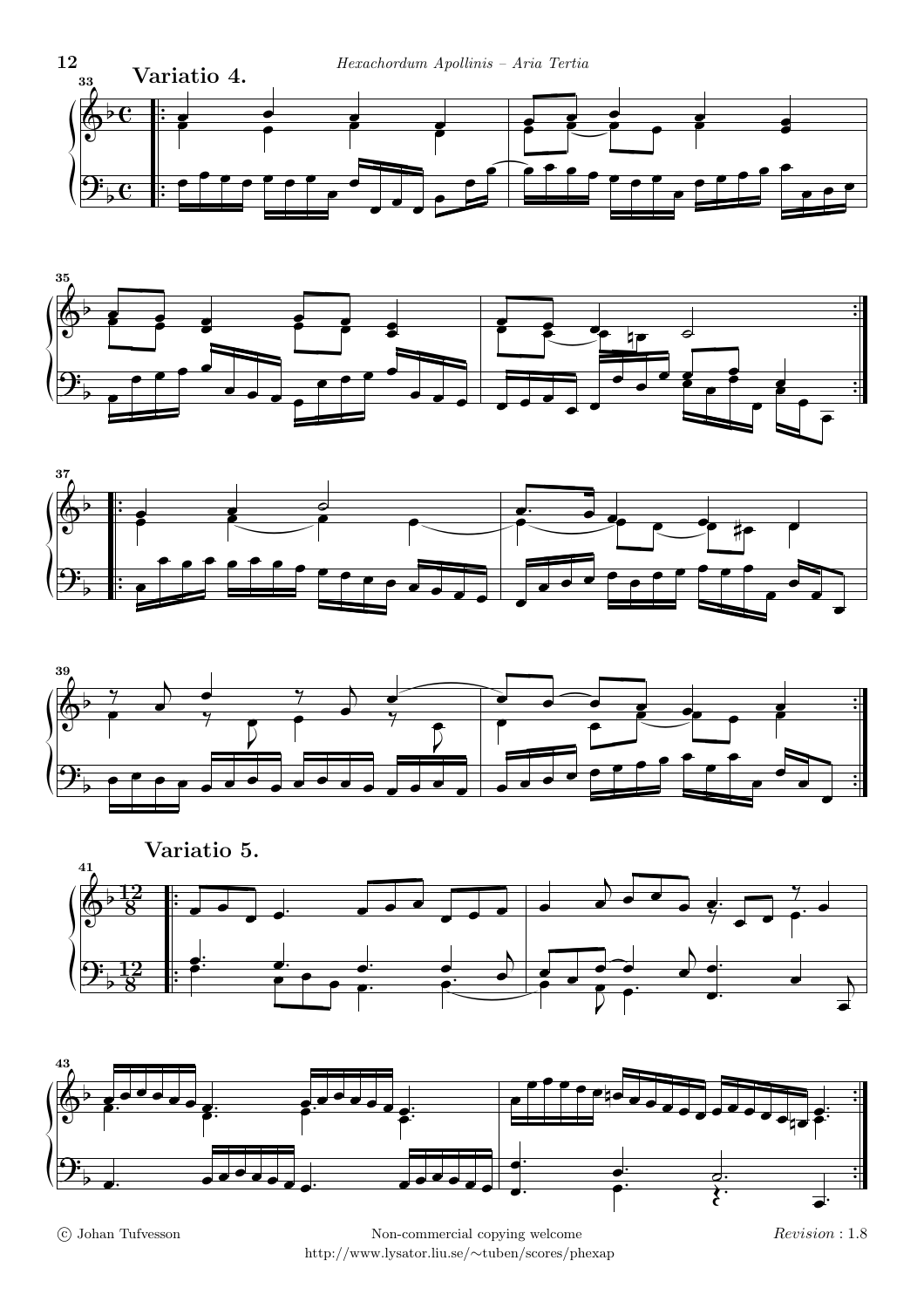











 c Johan Tufvesson Non-commercial copying welcome Revision : 1.8 http://www.lysator.liu.se/∼tuben/scores/phexap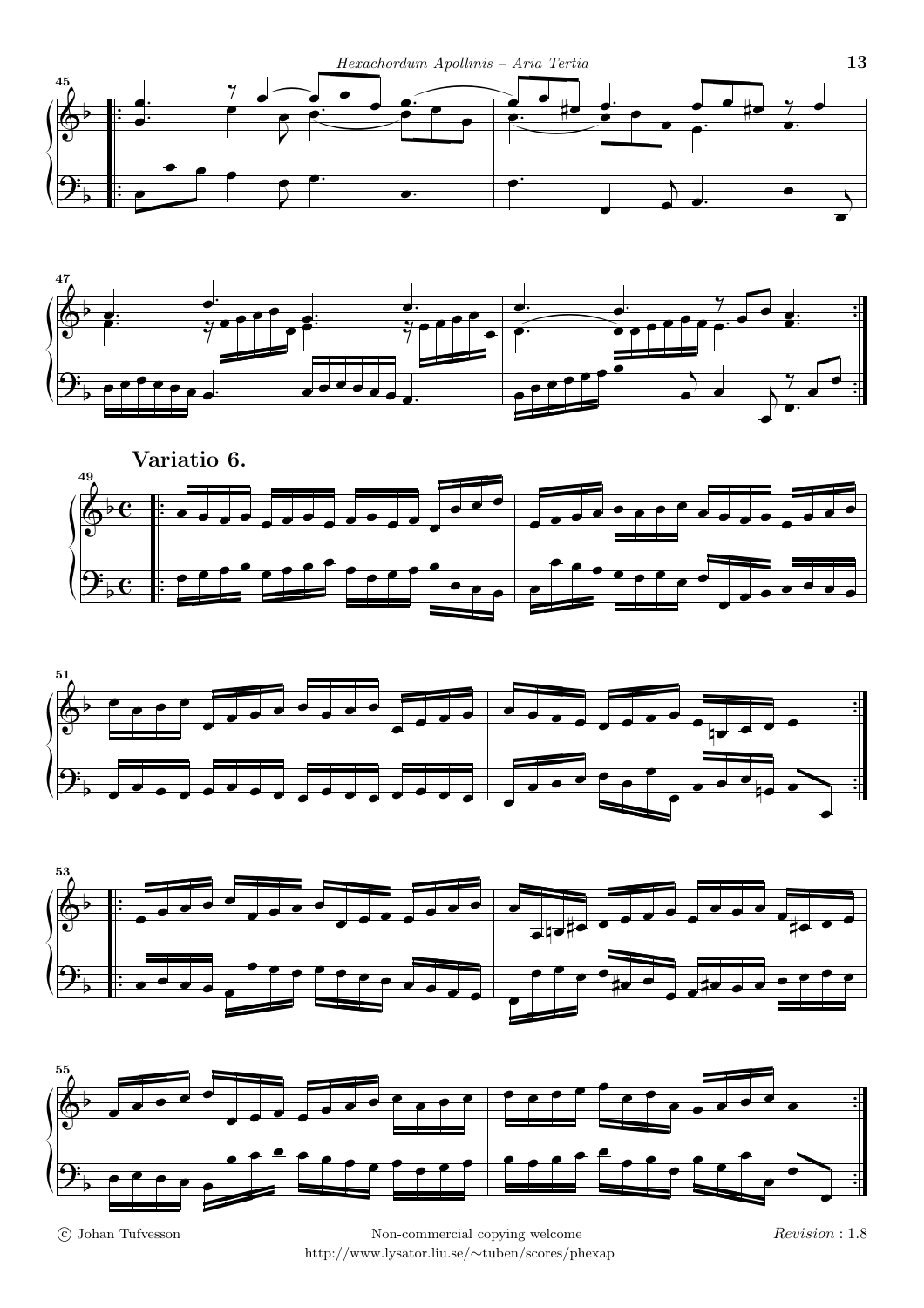This page intentionally left blank.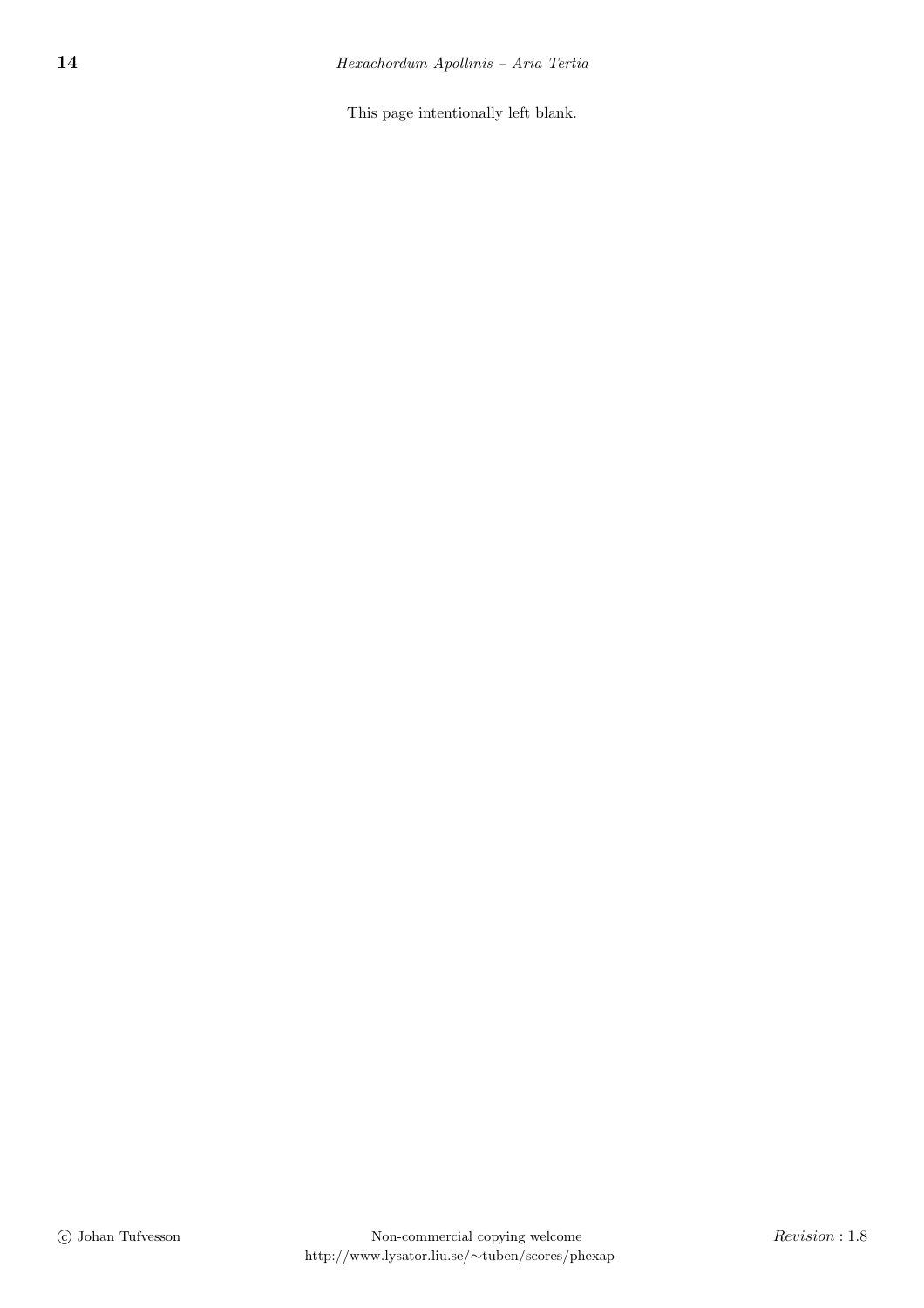











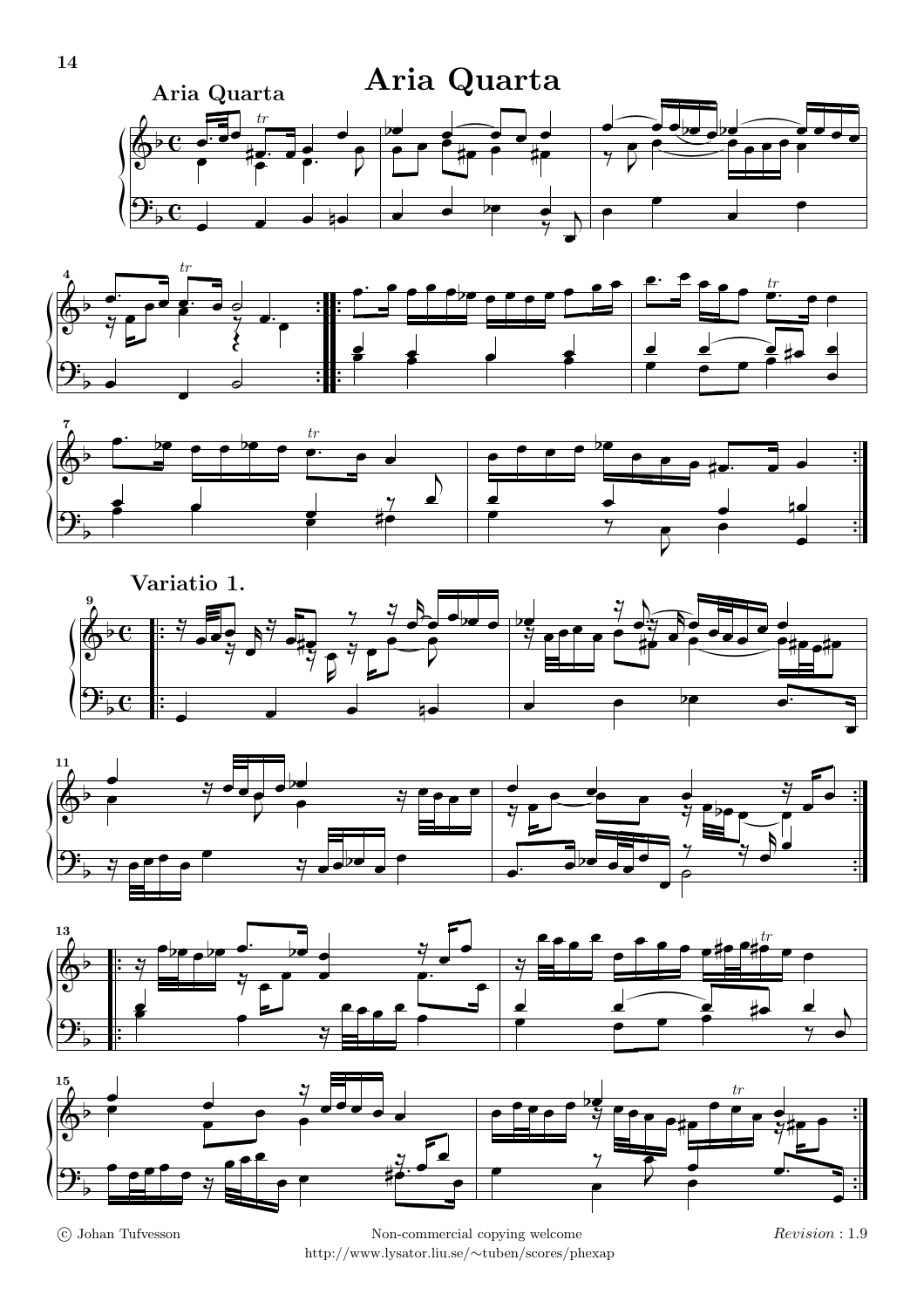













 c Johan Tufvesson Non-commercial copying welcome Revision : 1.9 http://www.lysator.liu.se/∼tuben/scores/phexap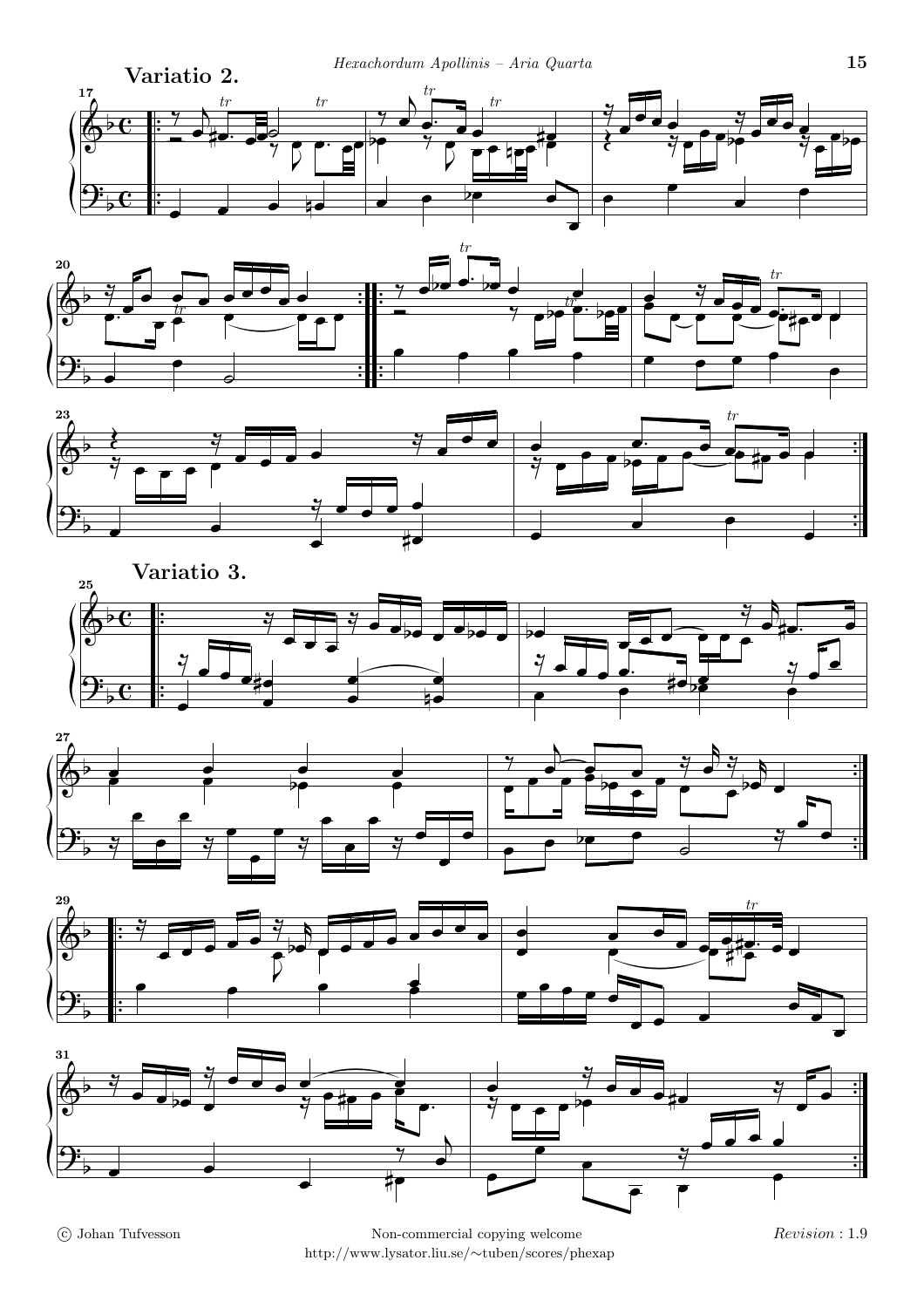











 c Johan Tufvesson Non-commercial copying welcome Revision : 1.9 http://www.lysator.liu.se/∼tuben/scores/phexap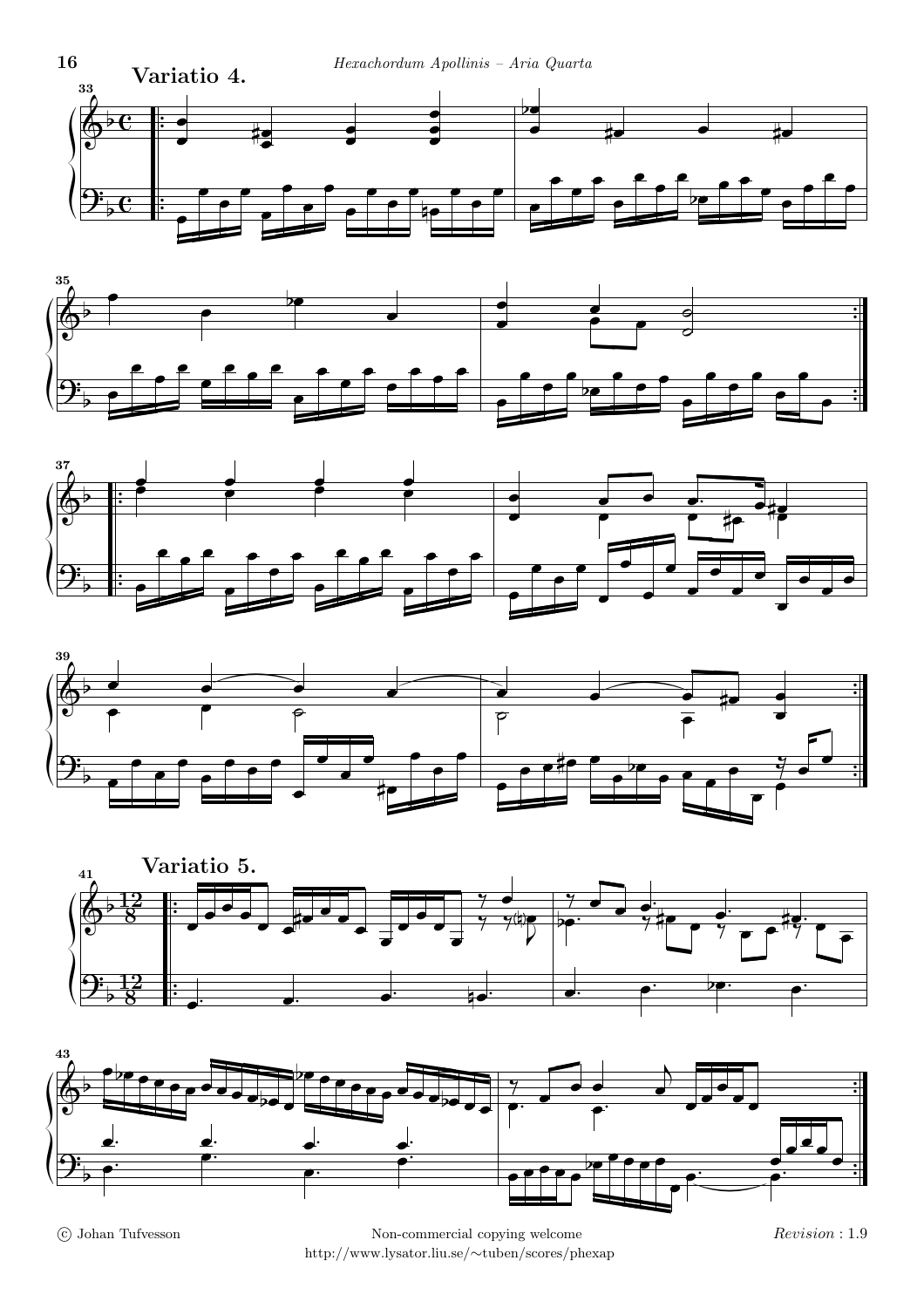









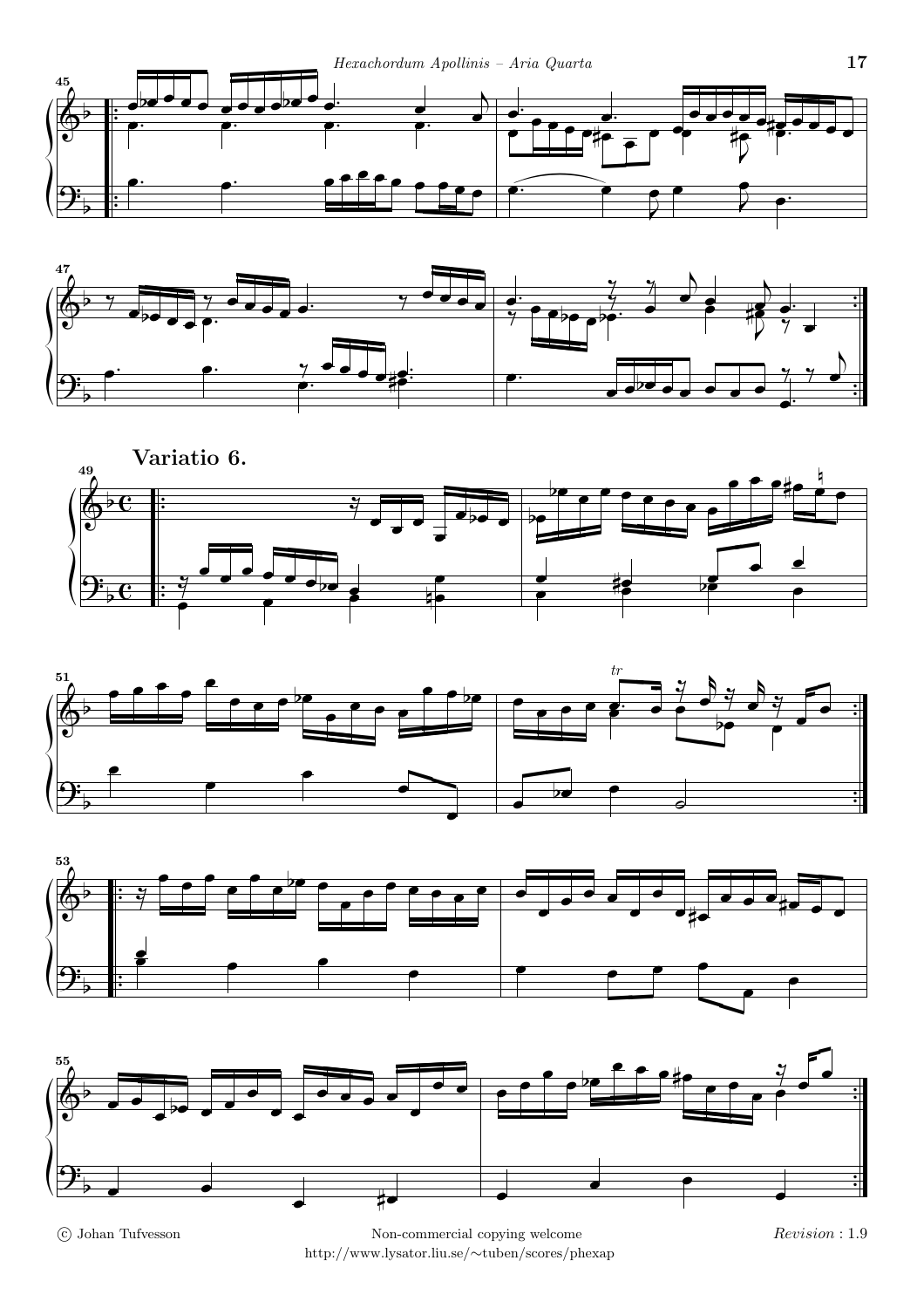









 c Johan Tufvesson Non-commercial copying welcome Revision : 1.9 http://www.lysator.liu.se/∼tuben/scores/phexap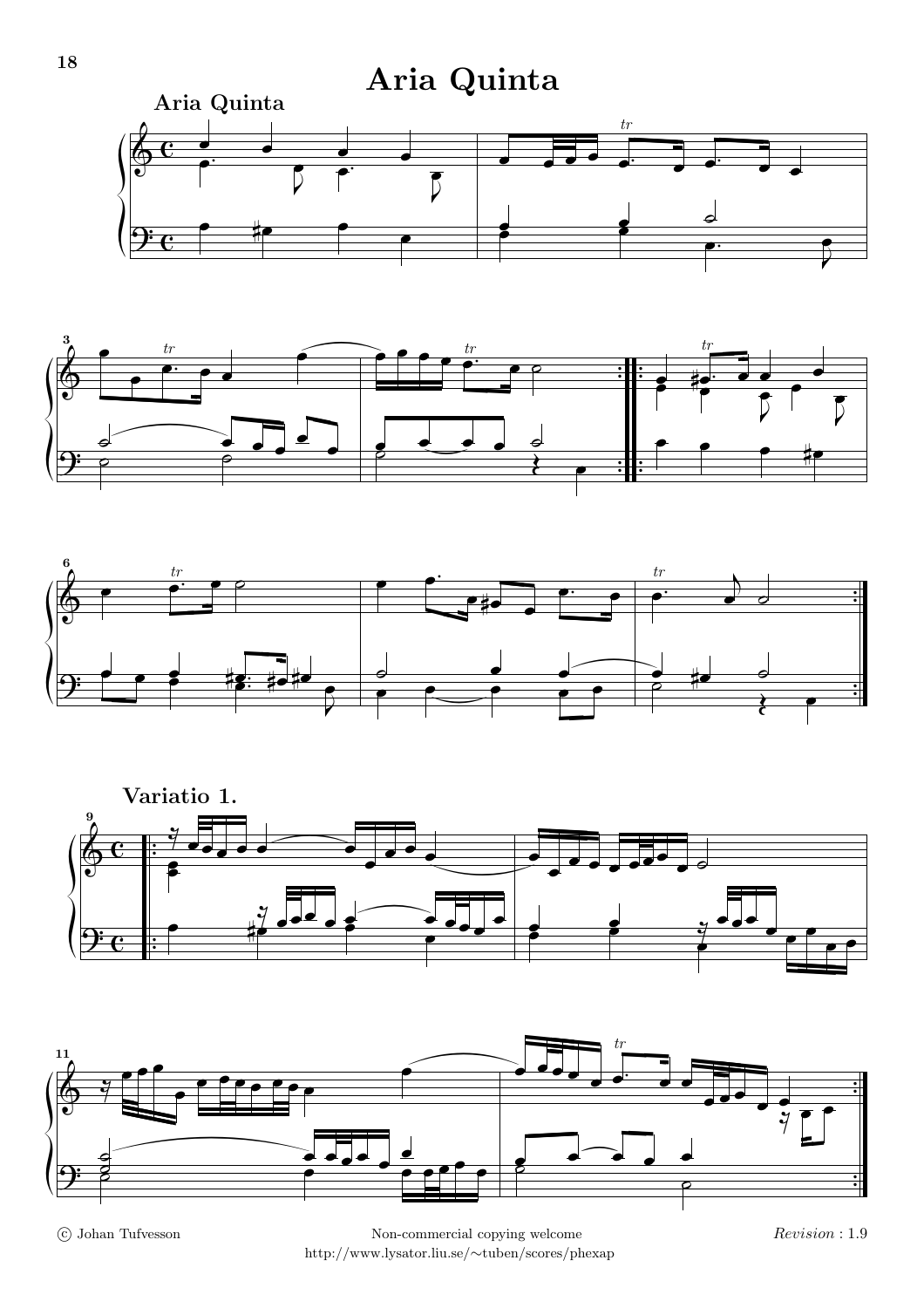Hexachordum Apollinis – Aria Quinta 19











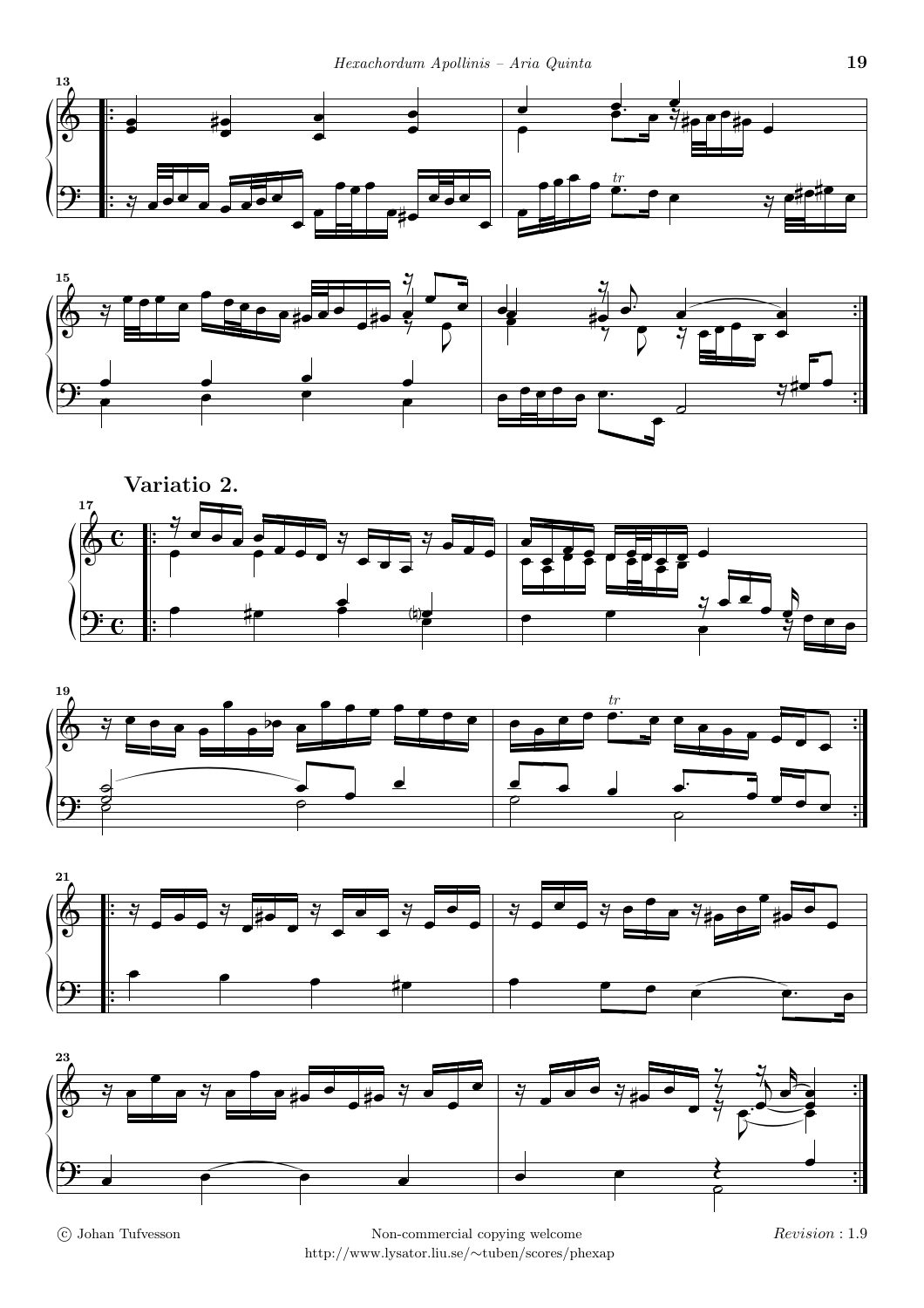









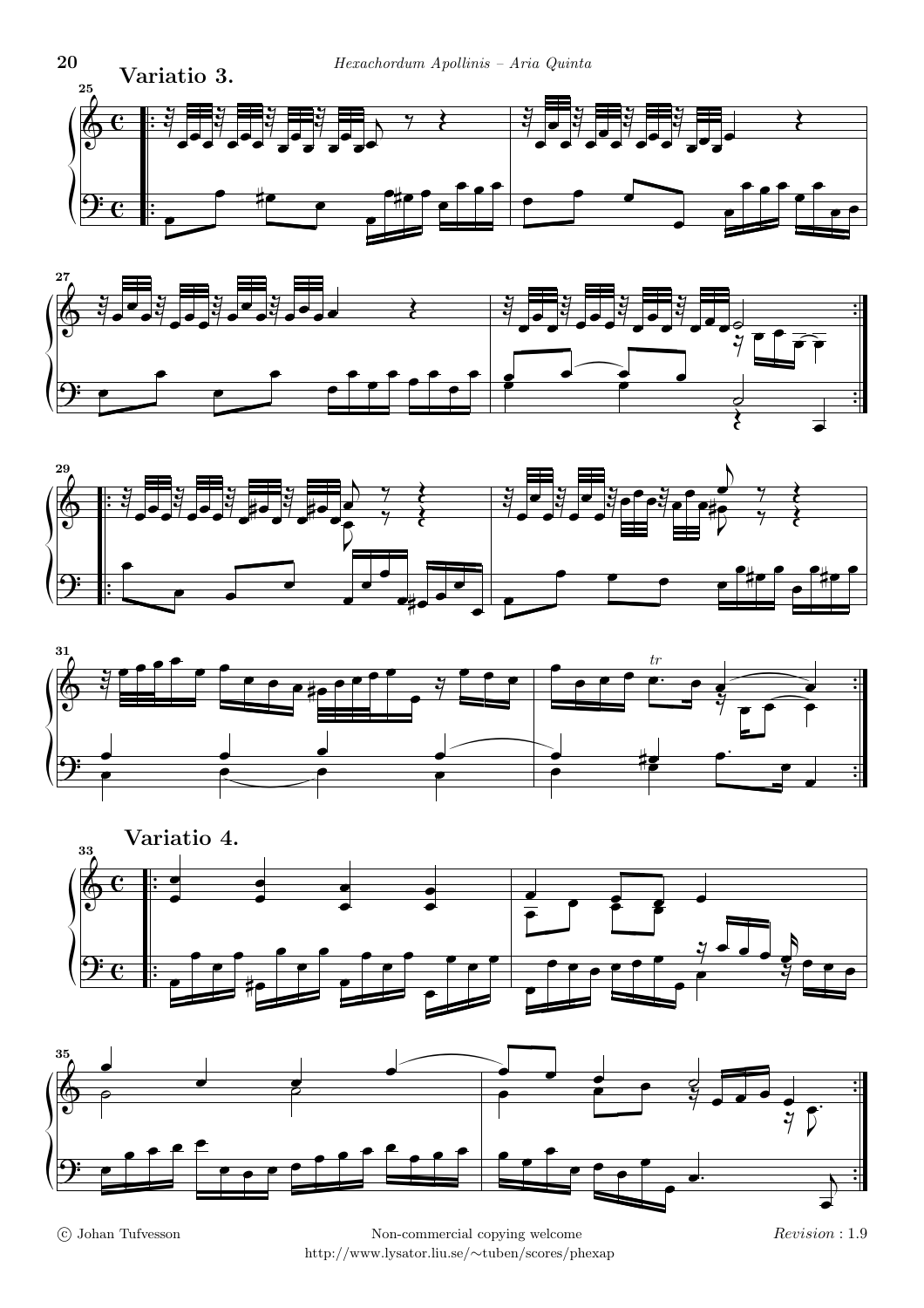











 c Johan Tufvesson Non-commercial copying welcome Revision : 1.9 http://www.lysator.liu.se/∼tuben/scores/phexap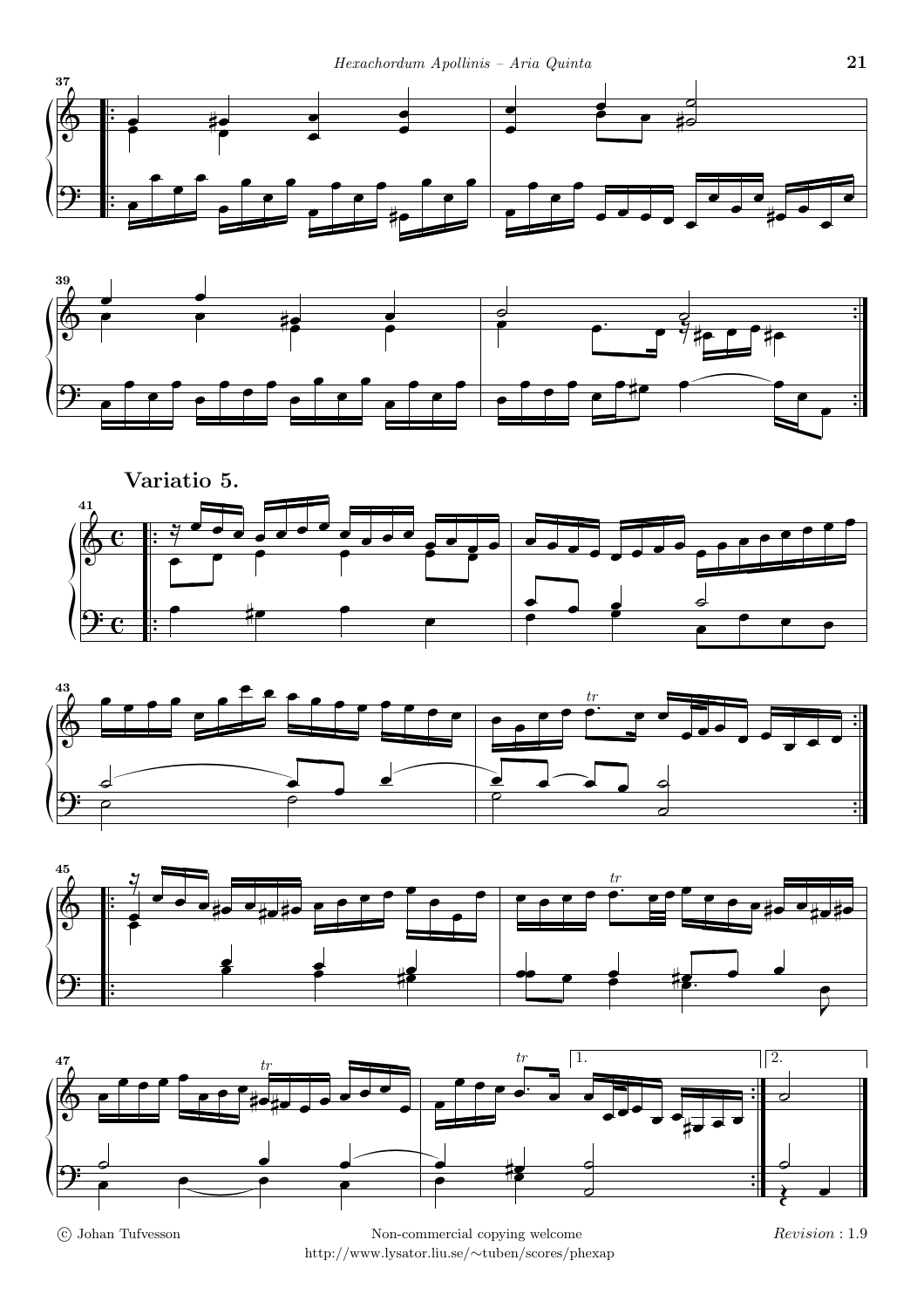





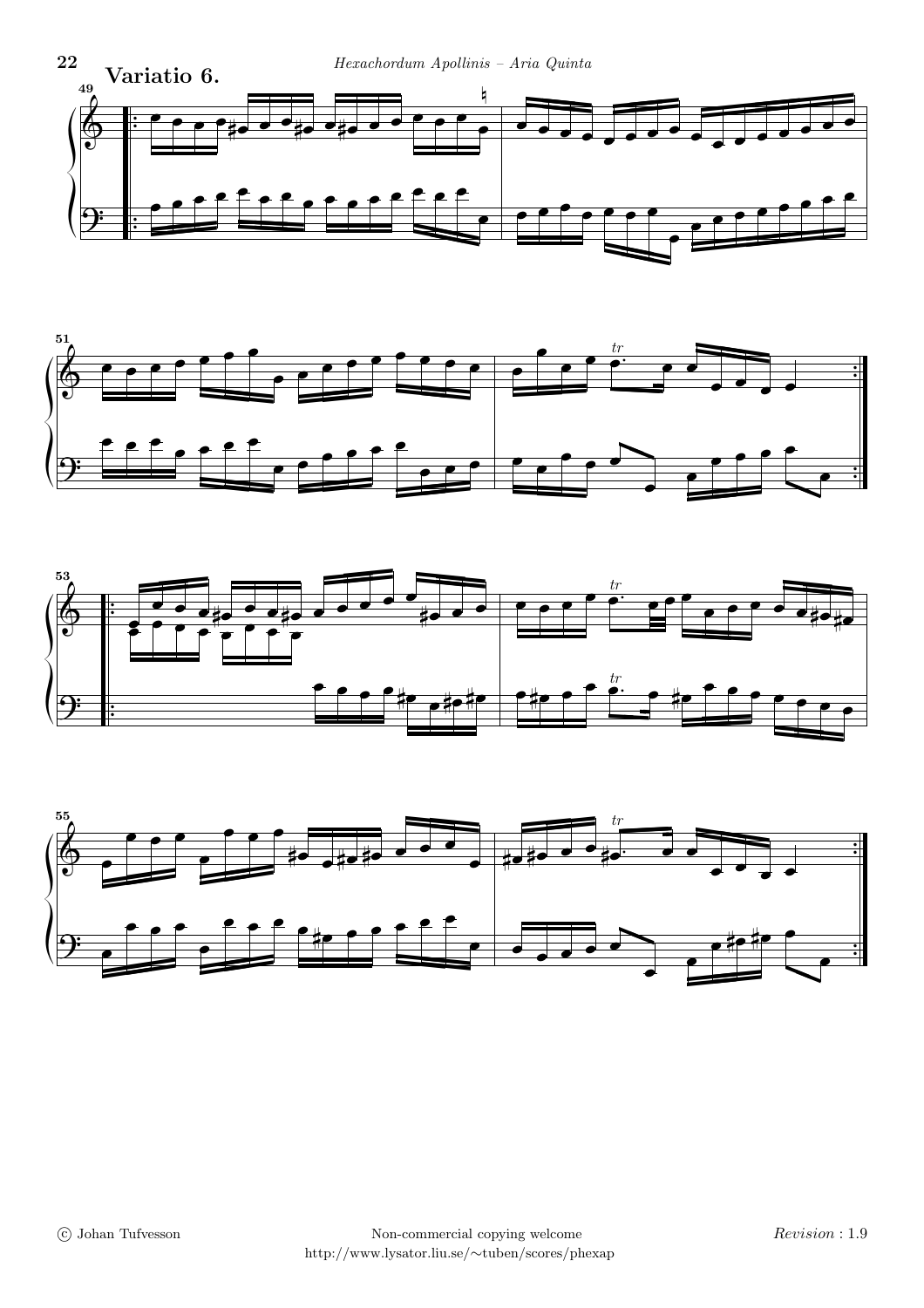







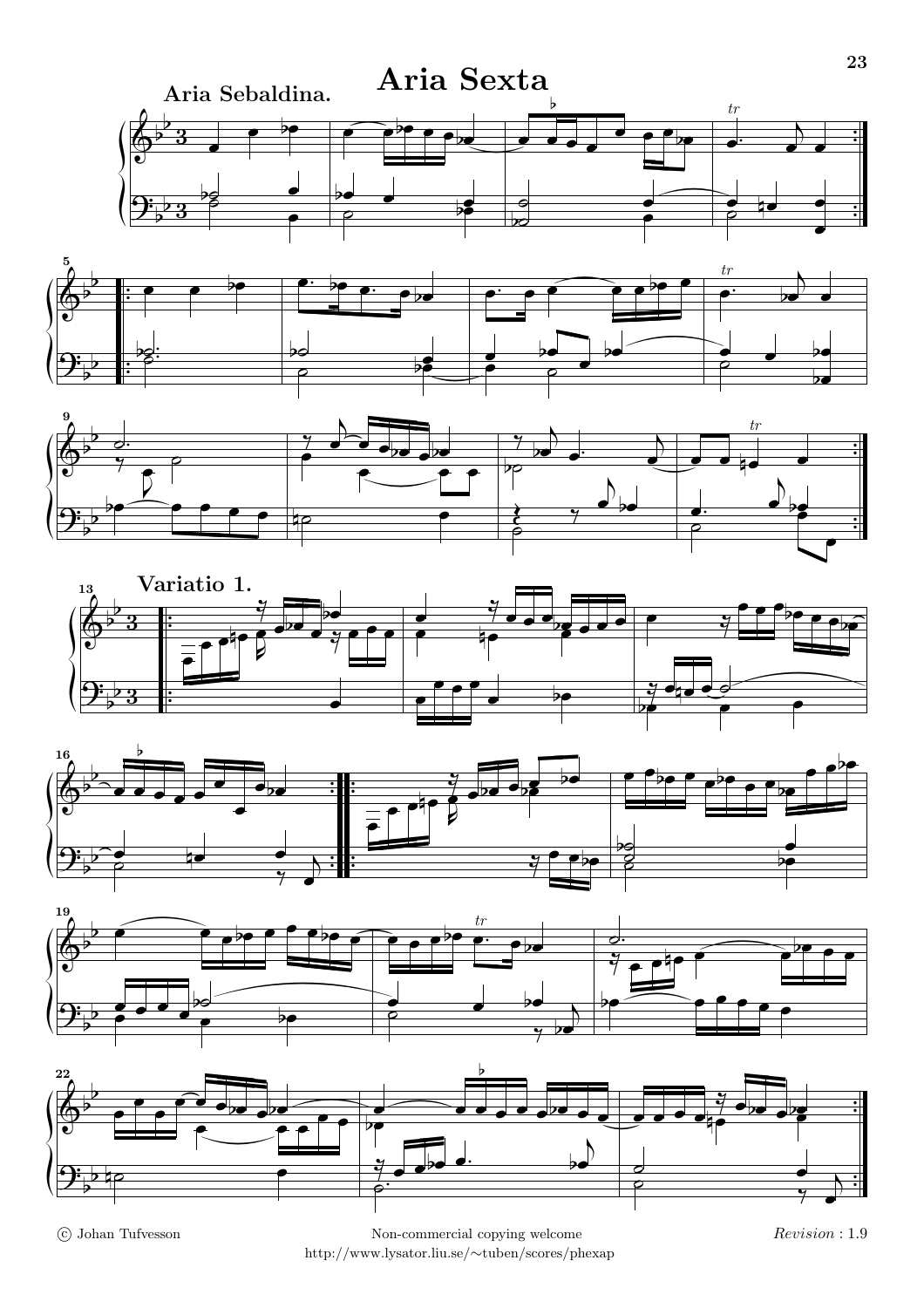













 c Johan Tufvesson Non-commercial copying welcome Revision : 1.9 http://www.lysator.liu.se/∼tuben/scores/phexap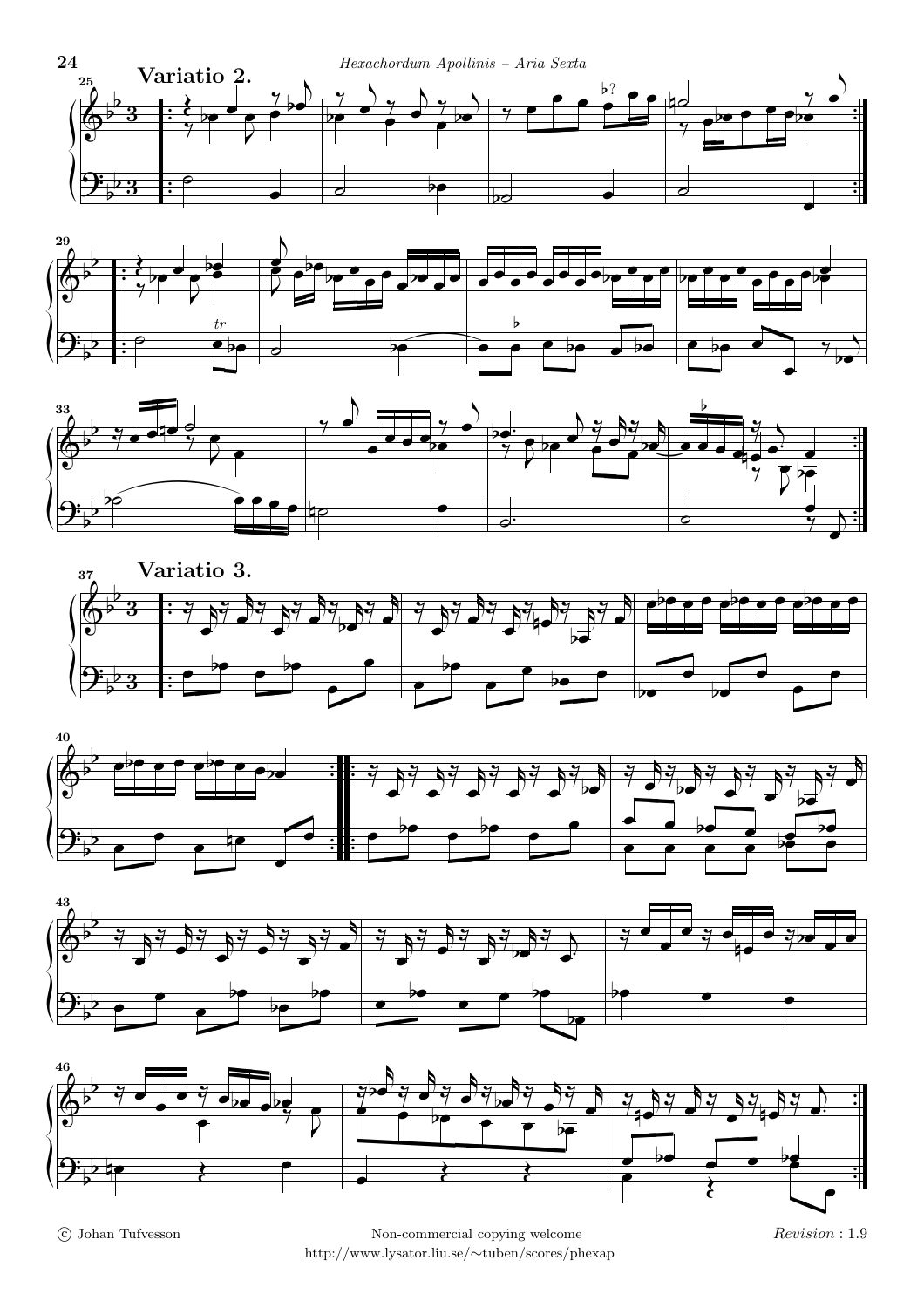









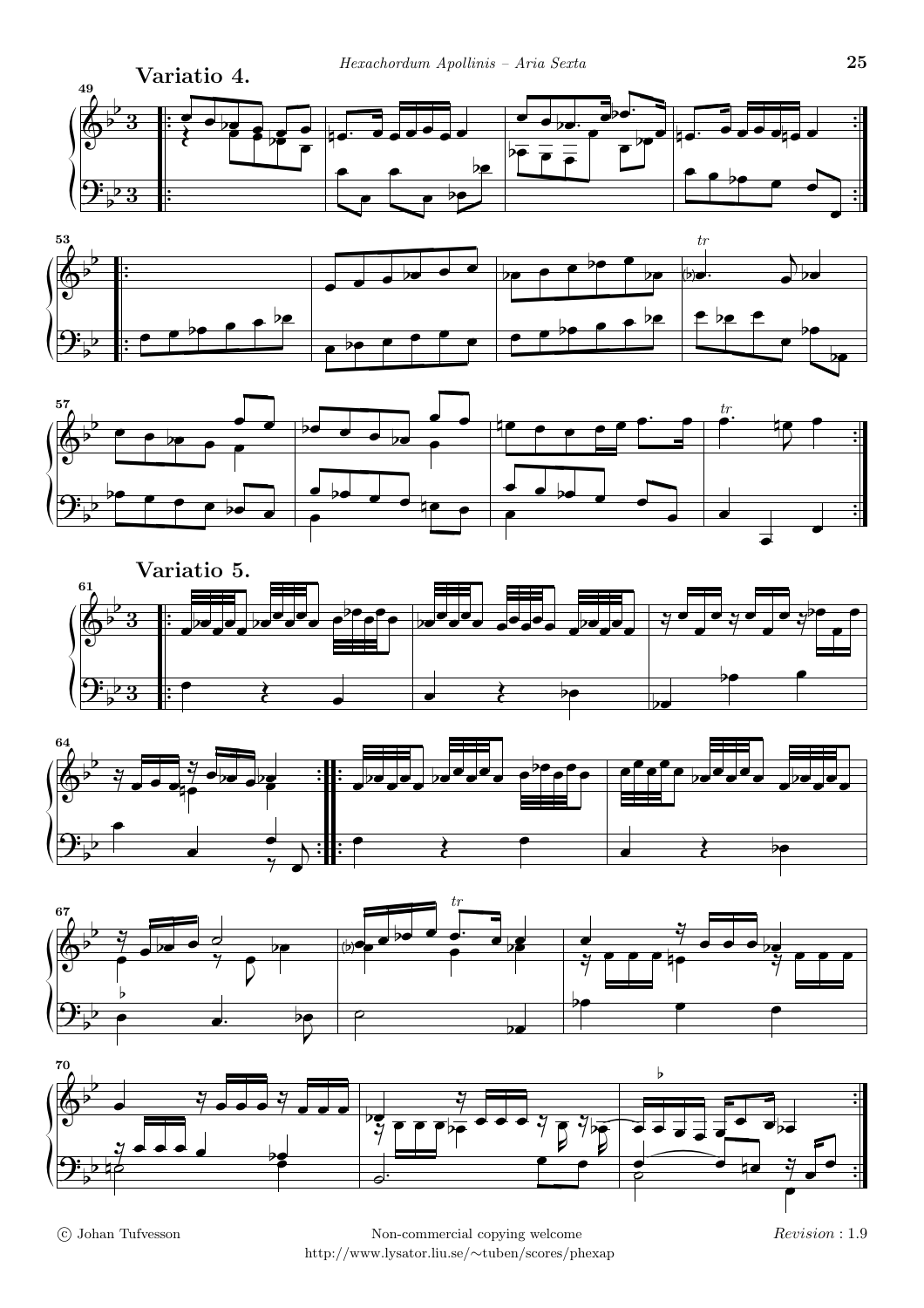











 c Johan Tufvesson Non-commercial copying welcome Revision : 1.9 http://www.lysator.liu.se/∼tuben/scores/phexap